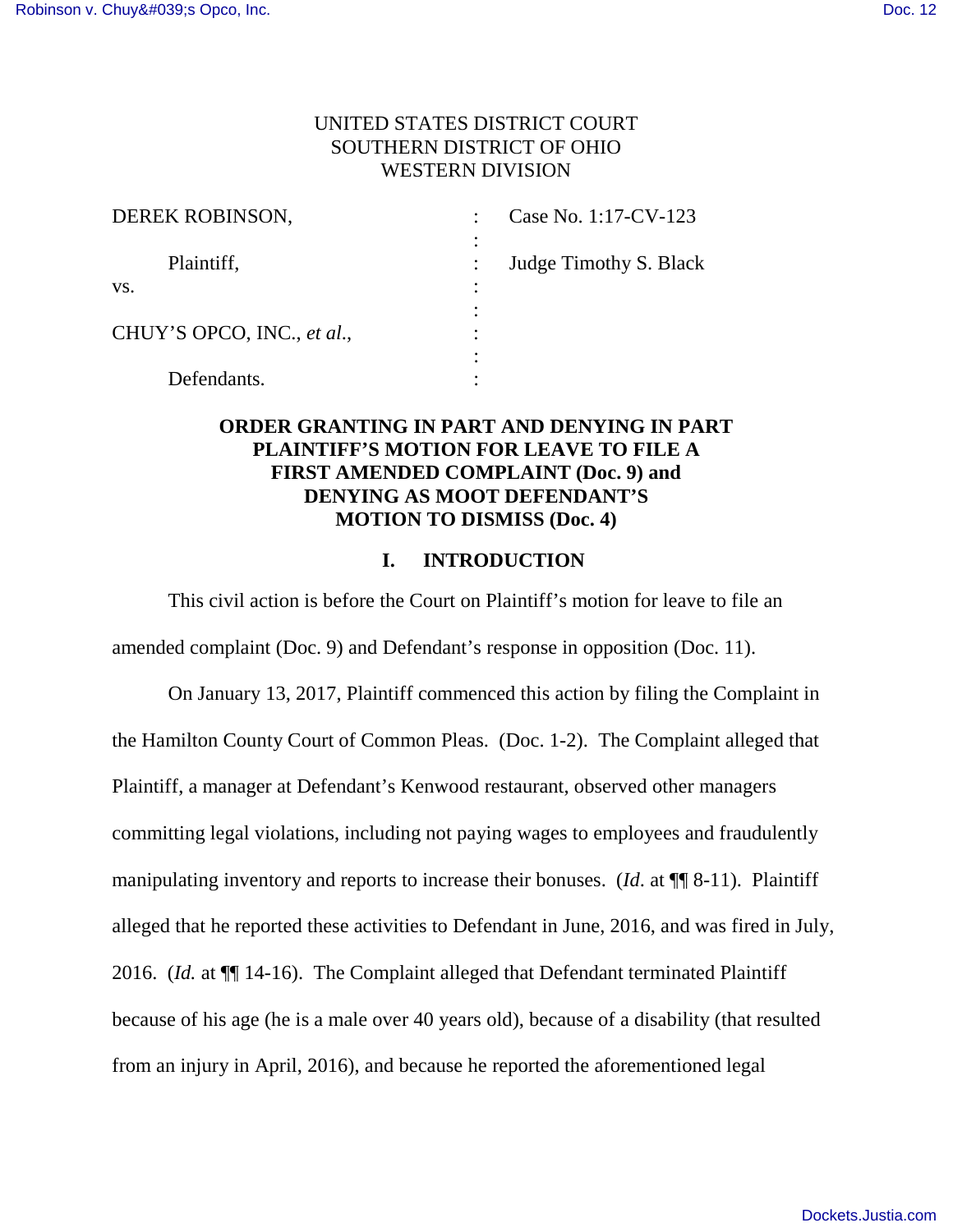violations. The Complaint asserted claims for violation of Ohio's Whistleblower Statute (Ohio Revised Code § 4113.52), age and disability discrimination under Ohio law, breach of contract, and punitive damages.

On February 27, 2017, Defendant filed a motion to dismiss the Complaint for failure to state a claim upon which relief can be granted. (Doc. 4). On April 10, 2017, Plaintiff filed a response. (Doc. 7).

On April 11, 2017, Plaintiff filed a motion for leave to file a first Amended Complaint. (Doc. 9). Plaintiff argued that her initial complaint, which was filed in state court, was prepared according to Ohio's pleading standards. In light of Defendant's removal to this Court, Plaintiff requested leave to file a proposed Amended Complaint (Doc. 9-1) which Plaintiff claims was prepared in accordance with the stricter federal pleadings standards. The proposed Amended Complaint includes four claims: (1) violation of Ohio's Whistleblower Statute, (2) age discrimination, (3) disability discrimination, and (4) breach of contract.

On May 1, 2017, Defendant filed a memorandum in opposition to Plaintiff's motion for leave. (Doc. 11). Defendant's memorandum in opposition argues that granting Plaintiff leave to amend would be futile because the proposed Amended Complaint (Doc. 9-1) fails to state a claim upon which relief can be granted.

#### **II. STANDARD OF REVIEW**

Pursuant to Fed. R. Civ. P. 15(a), "leave to amend a pleading shall be freely given when justice so requires." *Coe v. Bell*, 161 F.3d 320, 341 (6th Cir. 1998) (citing *Brooks v. Celeste*, 39 F.3d 125, 130 (6th Cir. 1994)). Rule 15(a) embodies "a liberal policy of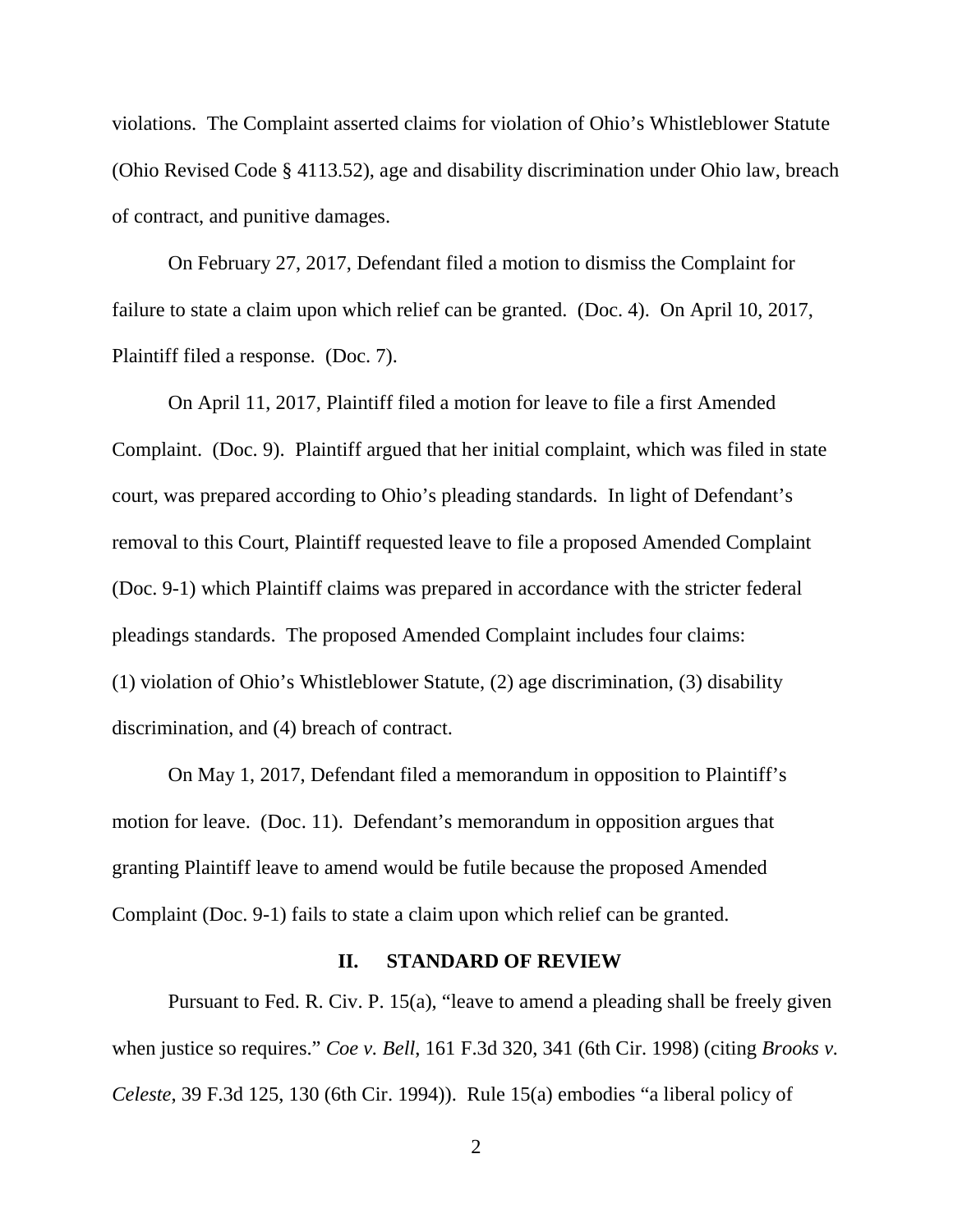permitting amendments to ensure the determinations of claims on their merits." *Marks v. Shell Oil Co.,* 830 F.2d 68, 69 (6th Cir. 1987). In deciding a party's motion for leave to amend, the Court of Appeals for the Sixth Circuit has instructed that district courts must consider several elements, including "[u]ndue delay in filing, lack of notice to the opposing party, bad faith by the moving party, repeated failure to cure deficiencies by previous amendments, undue prejudice to the opposing party, and futility of amendments . . . ." *Id.*

 A court may deny a motion for leave to amend for futility if the amendment could not withstand a motion to dismiss. *Riverview Health Inst., LLC v. Med. Mut. Of Ohio*, 601 F.3d 505, 512 ( $6<sup>th</sup>$  Cir. 2010). For purposes of a motion to dismiss, the Court must view the complaint in the light most favorable to the non-moving party and take all wellpleaded factual allegations as true. *Tackett v. M&G Polymers*, 561 F.3d 478, 488 (6th Cir. 2009). To survive a motion to dismiss, a complaint must contain sufficient factual matter, accepted as true, to state a claim to relief that is plausible on its face. *Ashcroft v. Iqbal*, 556 U.S. 662, 678 (2009).

Ultimately, determination of whether justice requires the amendment is entrusted to the sound discretion of a district court. *Moore v. City of Paducah*, 790 F.2d 557, 559 (6th Cir. 1986).

## **III. ANALYSIS**

Plaintiff argues that she drafted her initial complaint according to Ohio's pleading standards, and, in light of Defendant's removal to this Court, requests leave to amend the allegations to conform to federal pleading standards. (Doc. 9 at 2).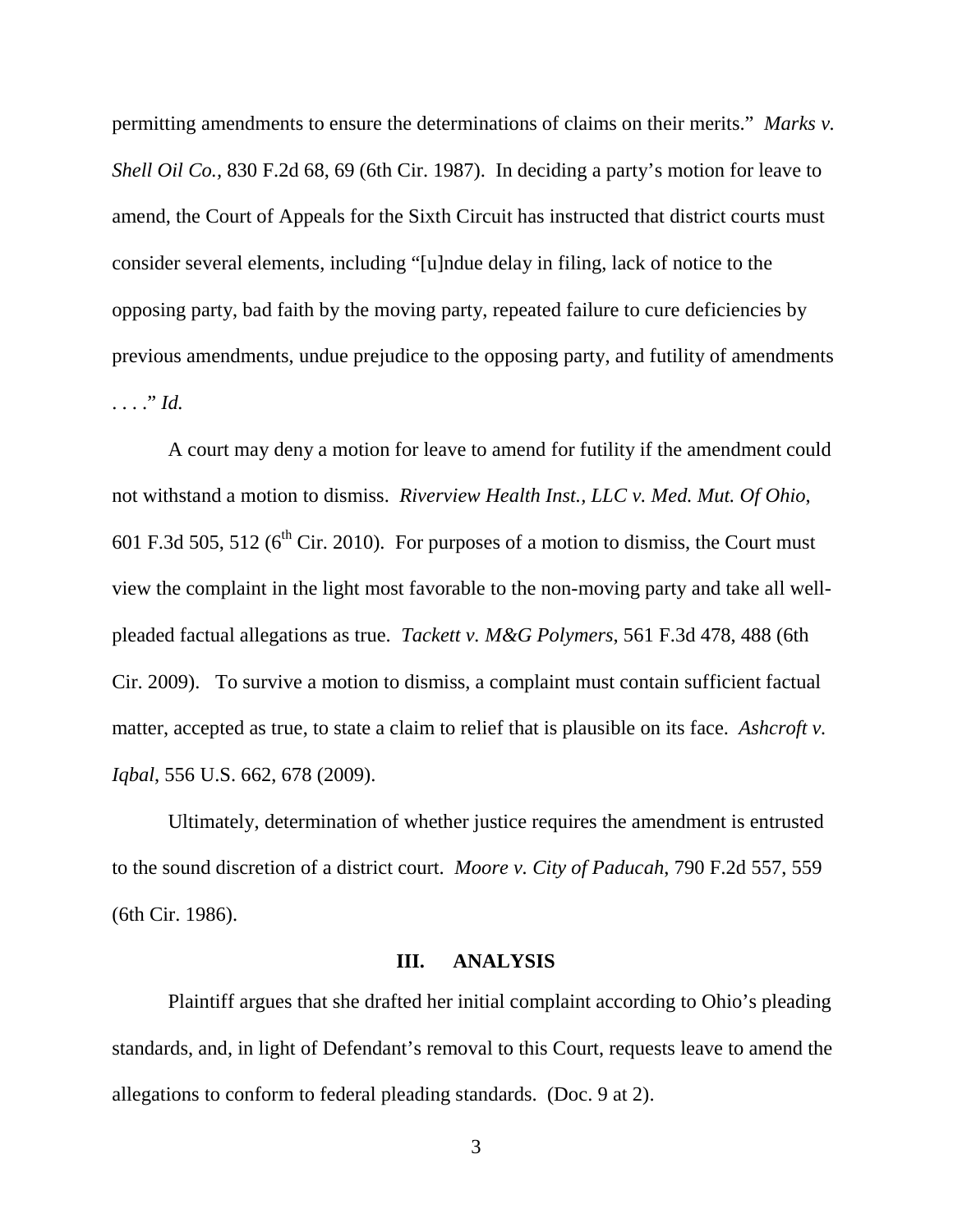The Court agrees that justice requires granting leave for the purpose of allowing Plaintiff to attempt to correct the alleged pleading defects in the original Complaint. *See Martin v. Insight Communs. Co. LP*, No. 2:10-cv-537, 2011 U.S. Dist. LEXIS 32601, at \*  $26$  ( $6<sup>th</sup>$  Cir. Mar. 28, 2011) ("The United States Court of Appeals for the Sixth Circuit has indicated generally that '[i]f it is at all possible that the party against whom the dismissal is directed can correct the defect in the pleading or state a claim for relief, the court should dismiss with leave to amend.'").

 Defendant's sole argument in opposition is that leave would be futile because the proposed Amended Complaint fails to state a claim upon which relief can be granted. (Doc. 11). Accordingly, the Court will consider whether each claim in the proposed Amended Complaint could withstand a motion to dismiss.

# **A. Violation of Ohio's Whistleblower Statute**

Defendant argues that Count One of the proposed Amended Complaint does not state a plausible claim for violation of Ohio's Whistleblower Statute. (Doc. 11 at 4-5). The Court does not agree.

Ohio's Whistleblower Statute states, in relevant part:

If an employee becomes aware in the course of the employee's employment of a violation of any state or federal statute or any ordinance or regulation of a political subdivision that the employee's employer has authority to correct, and the employee reasonably believes that the violation is a criminal offense that is likely to cause an imminent risk of physical harm to persons or a hazard to public health or safety, a felony, or an improper solicitation for a contribution, the employee orally shall notify the employee's supervisor or other reasonable officer a written report that provides sufficient detail to identify and describe the violation.

Ohio Rev. Code § 4113.52(A)(1).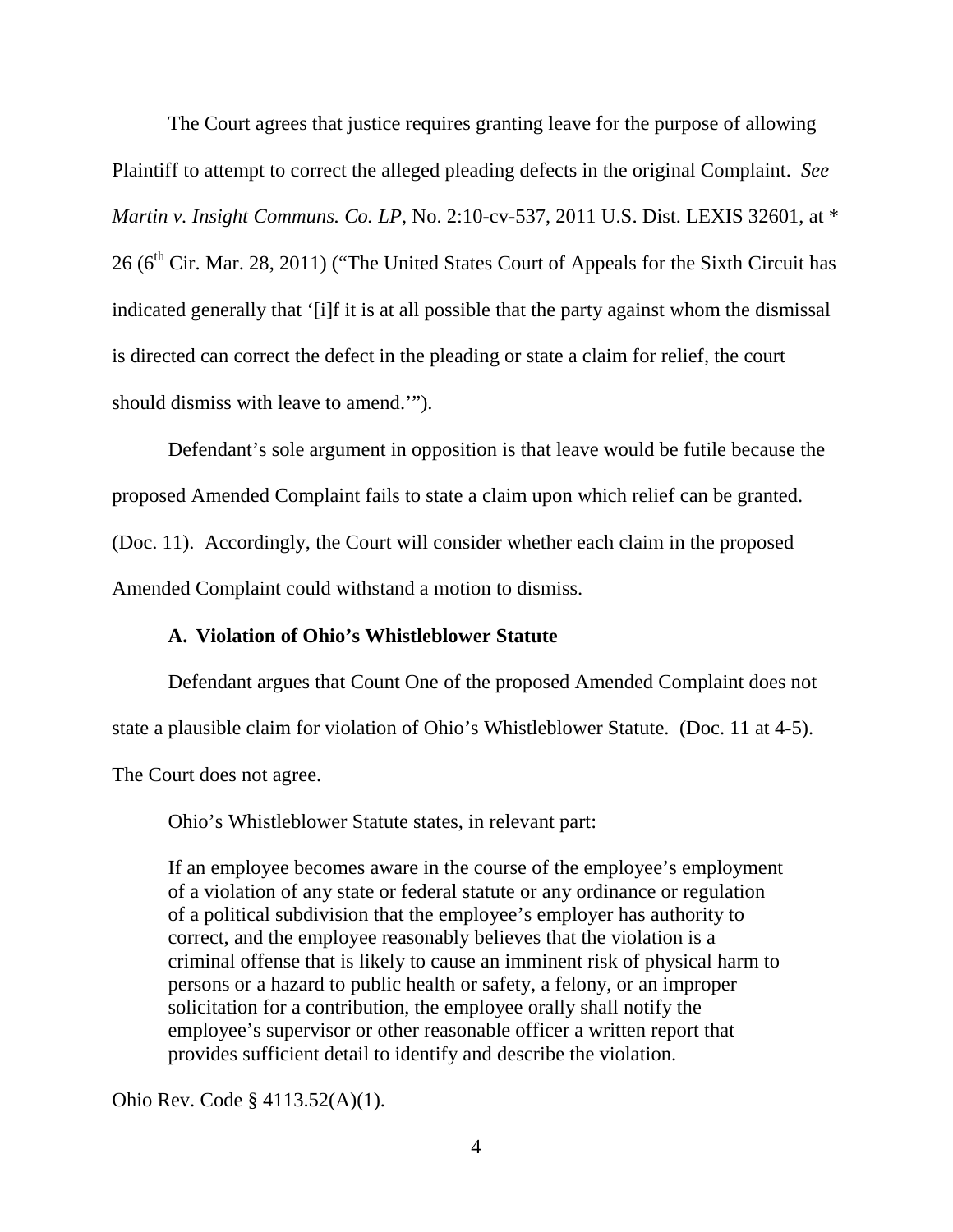The statute further makes it unlawful for employers to "take any disciplinary or retaliatory action against an employee" for making <u>any</u> report under  $\S$  4113.52(A)(1). Ohio Rev. Code § 4113.52(B).

 Here, the proposed Amended Complaint asserts that Plaintiff became aware of managers at Defendant's Kenwood location manipulating inventory and reports to conceal theft, inflating the store rating to increase bonuses, and violating labor laws by failing to pay wages during training, and that Plaintiff believed these violations to be felonies. (Doc. 9-1 at ¶¶ 9-14). The proposed Amended Complaint asserts that Plaintiff reported these violations to Defendant verbally and in writing, and Defendant discriminated against Plaintiff by firing him in retaliation for the reports, whereas comparative employees who did not report violations were treated better and not fired. (*Id.* at ¶¶ 27, 32-42). Viewed in the light most favorable to the Plaintiff, these allegations are sufficient to state a claim for violation of Ohio's Whistleblower Statute.

 Defendant's arguments to the contrary lack merit. Defendant argues that the proposed Amended Complaint fails to identify any violations that constitute felonies under Ohio's theft statute (Doc. 11 at 4), but the proposed Amended Complaint alleges that Plaintiff believed the violations he reported were felonies, which is all that is required. *See* Ohio Rev. Code § 4113.52(A)(1). Defendant alleges the Complaint does not adequately describe the contents of Plaintiff's reports, but the Complaint adequately describes the proposed violations (manipulation of inventory and reports to conceal theft, inflating store rating to increase bonuses, failure to compensate employees during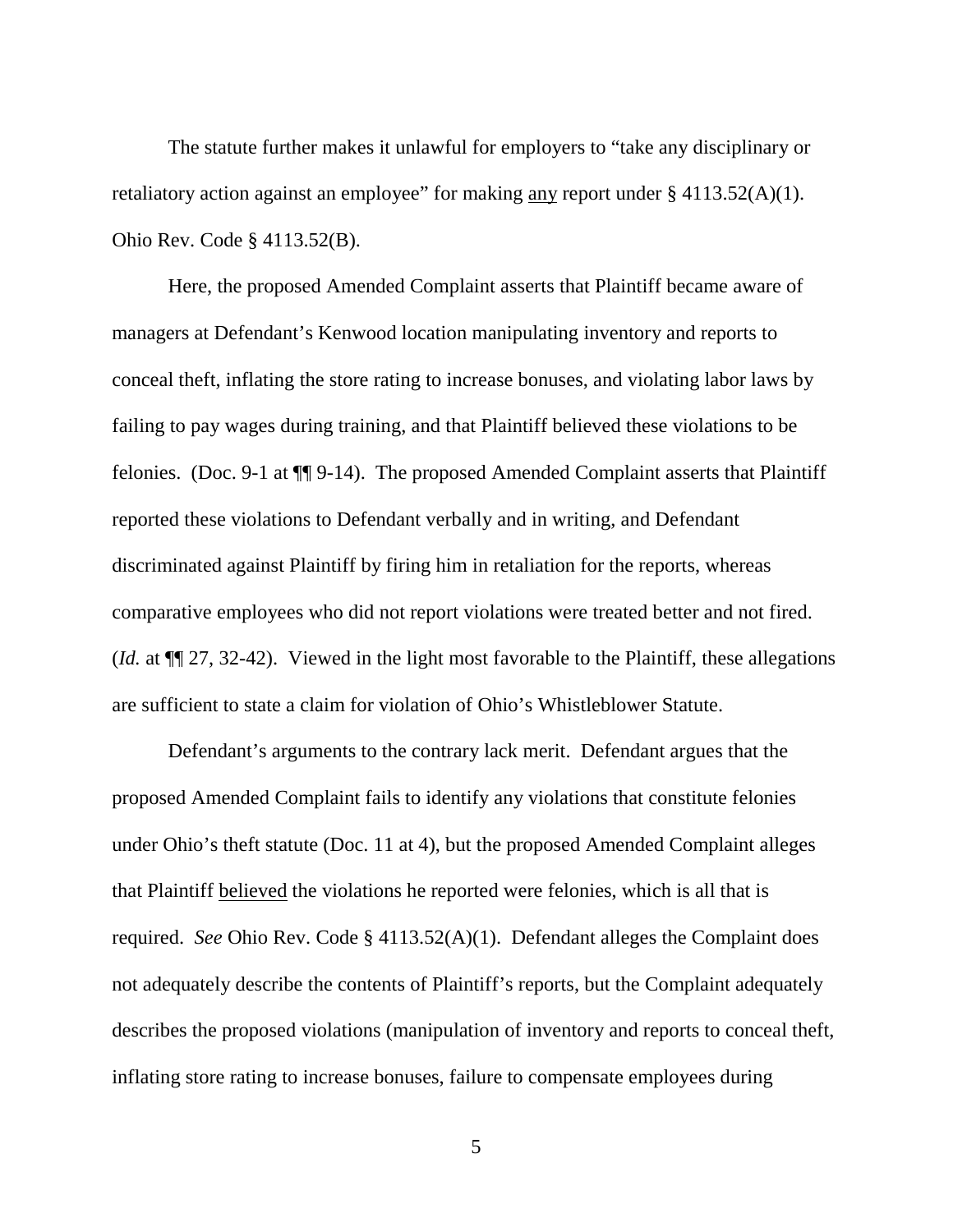training), and Defendant has not provided any authority that more specific detail is required at this stage. Accordingly, Defendant's argument that Count One of the proposed Amended Complaint fails to state a claim and is therefore futile is not welltaken.

#### **B. Age and Disability Discrimination**

Defendant argues that Counts Two and Three of the proposed Amended

Complaint do not plead plausible claims for age and disability discrimination. (Doc. 11

at 3). The Court does not agree.

The Ohio Revised Code states it is an unlawful discriminatory practice:

For any employer, because of the race, color, religion, sex, military status, national origin, disability, age, or ancestry of any person, to discharge without just cause, to refuse to hire, or otherwise to discriminate against that person with respect to hire, tenure, terms, conditions, or privileges of employment, or any matter directly or indirectly related to employment.

Ohio Rev. Code § 4112.02(A) (emphasis added).

 Here, the Complaint alleges that Plaintiff, an individual over forty, was fired when he made complaints regarding labor laws, fraud, and theft, whereas individuals significantly younger than Plaintiff who made similar complaints had their issues addressed and were not fired. (Doc. 9-1 at ¶¶ 17-19). Plaintiff further alleges he was replaced by an individual significantly younger than him. (*Id.* at ¶ 18). Plaintiff alleges he was fired just a few months after notifying Defendant of his disability, whereas comparative employees who were not disabled were treated more favorably and not fired. (*Id.* at ¶¶ 23-25). Viewing these allegations in a light most favorable to the Plaintiff, they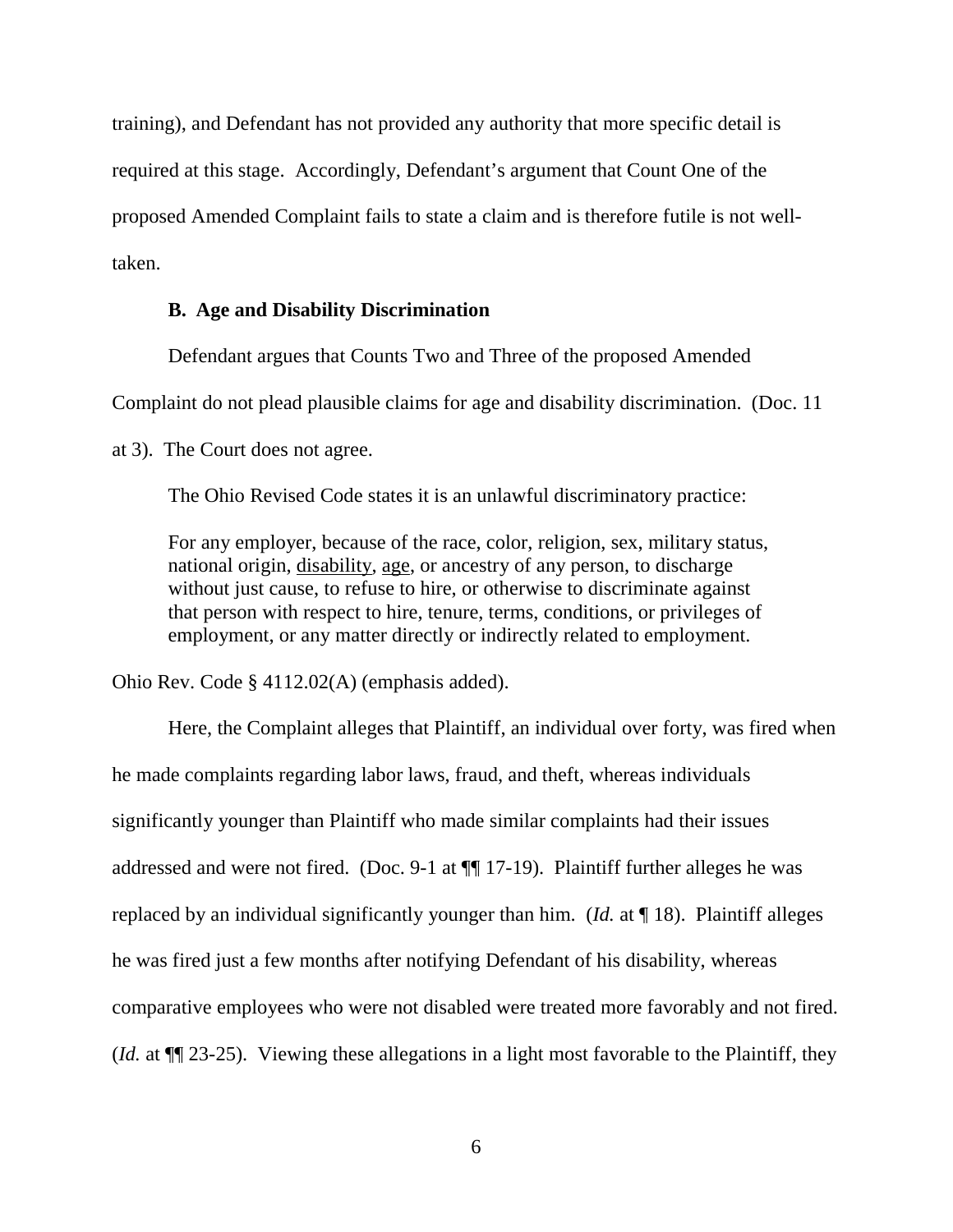are sufficient to state a plausible claim for age and disability discrimination under Ohio law.

 Defendant's argument to the contrary lacks merit. Defendant suggests that the allegations of the proposed Amended Complaint are insufficient because they do not specifically identify any employee who was treated more favorably than the Plaintiff. (Doc. 11 at 3). However, at this stage of the proceedings, the Court need only consider whether the proposed Amended Complaint provides sufficient factual content to present plausible claims under the relevant statute, not whether Plaintiff has presented a *prima facie* case based on indirect evidence. *See Esparza v. Pierre Foods*, 923 F. Supp. 2d 1099, 1105-06 (S.D. Ohio 2013) (Weber, J). Defendant's argument that Counts Two and Three of the proposed Amended Complaint are futile is not well-taken.

## **C. Breach of Contract**

Defendant argues Court Four of the proposed Amended Complaint fails to state a plausible claim for breach of contract. (Doc. 11 at 2). The Court agrees.

 Under Ohio law, the elements of a breach of contract claim are: (1) the existence of a contract; (2) performance by the plaintiff; (3) breach by the defendant; and (4) damage or loss to the plaintiff as a result of the breach. *V & M Star Steel v. Centimark*  Corp., 678 F.3d 459, 465 (6<sup>th</sup> Cir. 2012).

 It is a basic tenet of contract law that a party can only advance a claim of breach of written contract by identifying and presenting the actual terms of the contract allegedly breached. *Harris v. Am. Postal Workers Union*, No. 98-1734, 1999 U.S. App. LEXIS 26601, at  $*$  14 (6<sup>th</sup> Cir. Oct. 19, 1999). Where a plaintiff does not attach the alleged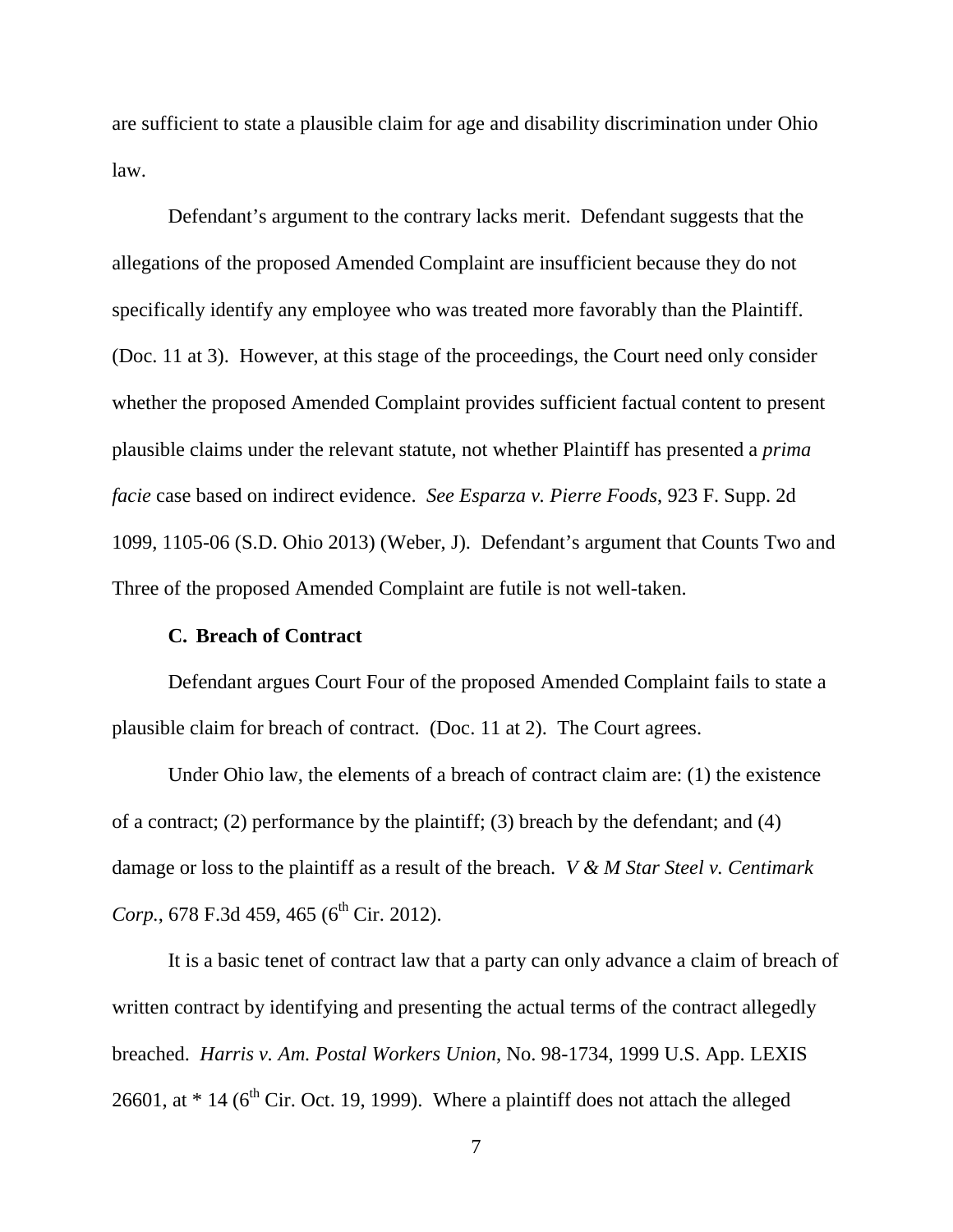contract to his complaint, nor set forth the language of the contractual provision allegedly breached, he fails to state a claim for breach of contract. *Stevens v. Allstate Corp.*, No. 12-60-DLB, 2013 U.S. Dist. LEXIS 8209, at \* 7 (6th Cir. Jan. 21, 2013); *see also Northampton Restaurant Group, Inc. v. FirstMerit Bank, N.A.*, No. 10-4056, 492 Fed. Appx. 518, 521-22 ( $6<sup>th</sup>$  Cir. 2012) (affirming dismissal of breach of contract claim on 12(b)(6) grounds where plaintiff failed to attach the contract or describe the contract's provisions); *Shane v. Bunzl Distrib. USA, Inc.*, 200 F. Appx. 397, 401-02 (6<sup>th</sup> Cir. 2006) (affirming dismissal of breach of contract claim because plaintiff failed to allege the existence of any contractual term defendant allegedly breached).

 Here, the proposed Amended Complaint merely alleges that Defendant "entered into an express and implied contract with Plaintiff agreeing to pay him am [sic] hourly wage for services and agreeing to place him as General Manager of the West Chester store once it was ready for opening" and further, that Defendant "breached the express and implied contract." (Doc. 1 at  $\P$  49, 51). The proposed Amended Complaint does not attach any supposed contract, nor does it set forth the language of the contractual provision allegedly breached or explain which of Defendant's actions constituted a breach of that provision. The Court is not required to accept Plaintiff's conclusory allegation that Defendant breached an unspecified term in an unidentified contract. *See Stevens*, 2013 U.S. Dist. LEXIS 8209 at \* 7; *Northampton Restaurant Group*, 492 Fed. Appx. at 521-22; *Shane*, 200 F. Appx. at 401-02. Accordingly, Count Four of the proposed Amended Complaint fails to state a claim upon which relief can be granted and it would be futile to grant leave to allow it.